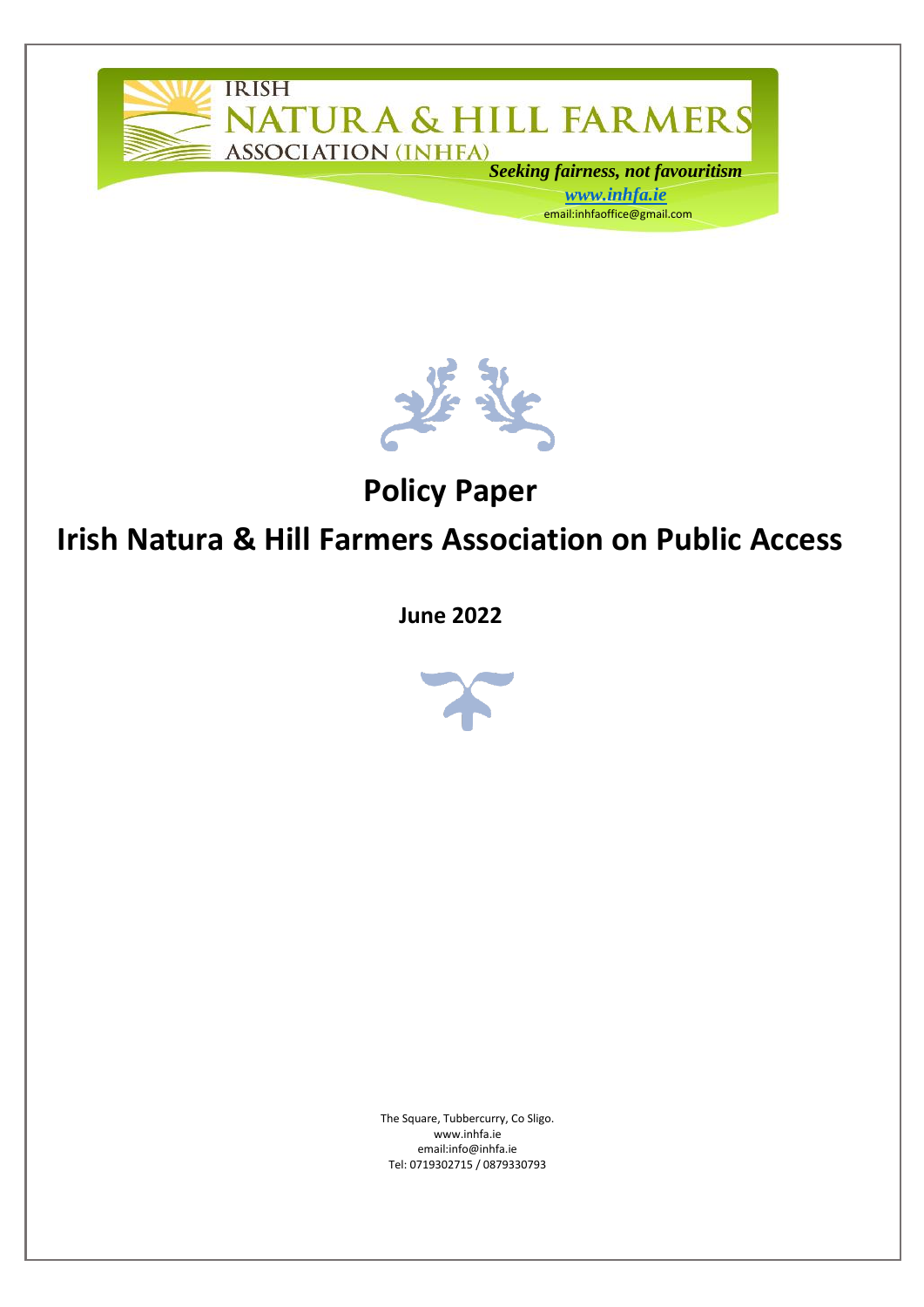# **Policy Paper from the Irish Natura & Hill Farmers Association**

NATURA & HILL FARMERS

#### **on Public Access**

#### **Introduction**

**IRISH** 

**ASSOCIATION (INHFA)** 

Following a significant increase in the number of people accessing our uplands there is now an urgent need to reassess how this is impacting on landowners, local communities and the overall tourism sector. While the increased tourism activity in many communities is a welcome development it is also important to ensure that it doesn't come at a cost to local people and the landowners who farm these lands. Farmed land is almost exclusively, including commonage, owned land, identical in ownership to a persons' home or back garden. The vast majority of farmers are willing to facilitate access on their lands provided this goodwill is not abused or their farming activity undermined. There are also some farmers that are not willing to make their land available for public access and this must also be respected, and this fundamental right protected.

In a survey we conducted with our members several issues featured strongly. Over 70% of farmers had recreational users crossing their land on a daily or weekly basis. That frequency places significant pressure on the relationship with farmers particularly when over 80% of farmers reported that recreational users have dogs with them. A further 62% of farmers reported that recreational users had refused to remove dogs from farmland when requested to do so by the farmer. Farms are workplaces with significant risks that must be managed due to the presence of large livestock, heavy machinery and seasonal pressures. There is ongoing unease in relation to insurance liability of public access on farmland. This concern may be heightened by the revival of the practice of larger livestock grazing on uplands. Farmers are concerned that if an incident happens on their farms' cases will be taken against them; unlike large and institutional agencies or businesses it is very difficult and daunting for an individual to challenge any negative judgment.

A stark outline of the real difficultly farmers face on their own land has emerged from this research. There are very concerning safety issues arising in the survey of farmers feeling threatened and being actually threatened when faced with groups or individual recreational users. Almost 60% of farmers reported having been verbally abused by recreational users. A further 40% reported that they had either been threatened or felt threatened by recreational users accessing their farmland. This is not tolerable.

What came out very strongly in the survey was that there appears to be widespread ignorance of farming practices and ownership of all kinds of farmland, many recreational users do not seem to appreciate that when they walk on farmland they are entering owned land and entering a farmers'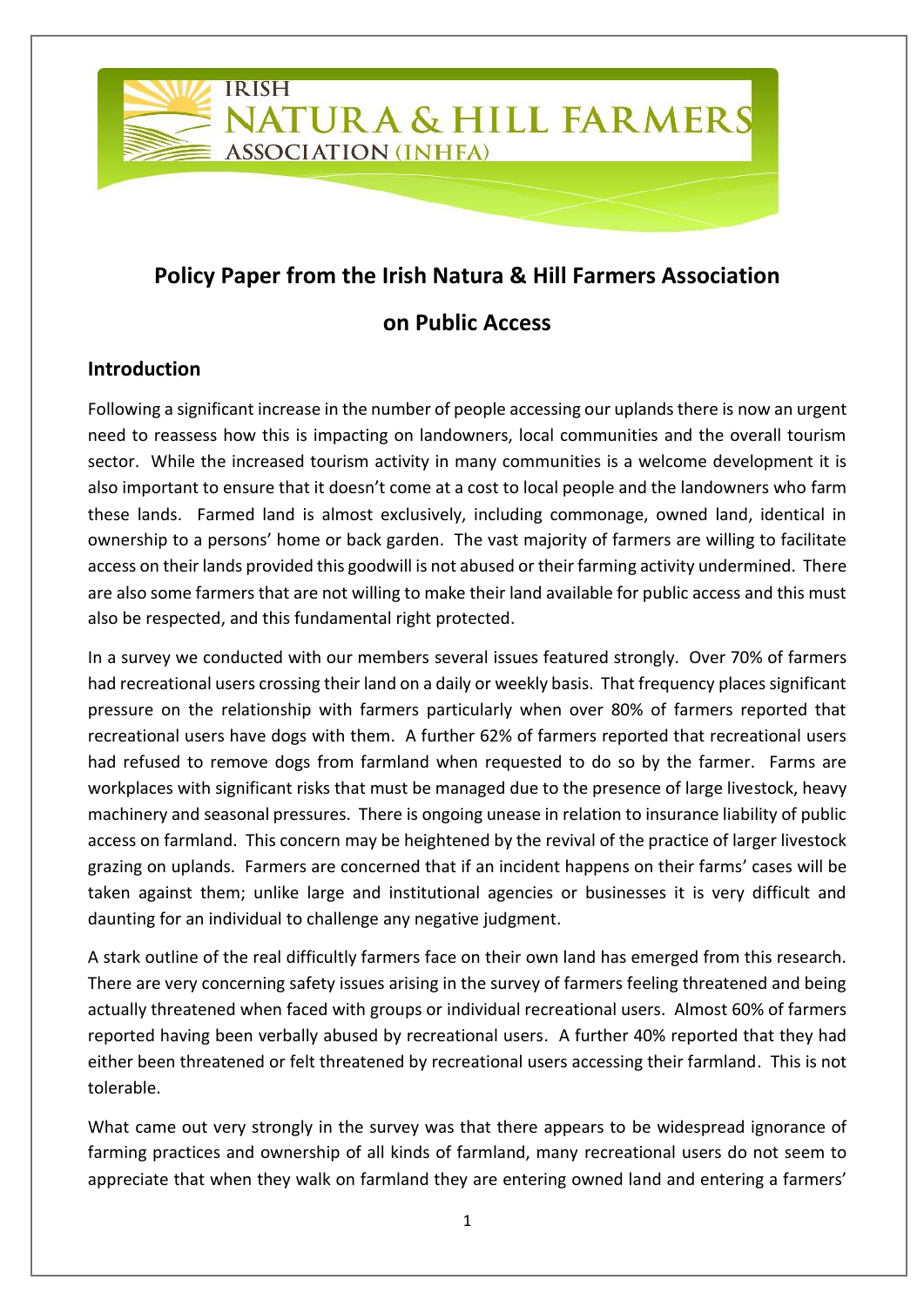# **IRISH** NATURA & HILL FARMERS

**ASSOCIATION (INHFA)** 

place of work and livelihood. Further, many of these farmlands are found in areas of NATURA 2000 sites (Special Areas of Conservation (SACs) and Special Protection Areas (SPAs)) and National Heritage Area . The lack of joined -up thinking and public access management raises serious concerns for their future environmental protection. Farmers can no longer tolerate the laissez-faire approach of tourism promoters and government and various development bodies that are encouraging outdoor pursuits on farmland but not providing any protection to farming families in their own homes and farms.

The basis for this policy paper is to provide legislative reassurance for those farmers who, on a daily, weekly, monthly basis have members of the public accessing their lands. And to engage with bodies whose responsibility is to manage dog control and those who are promoting walking on farmed land; to address the problems created by the public accessing private farmland.

As outlined above prominent issues that have emerged include:

- $\triangleright$  Dog Control
- $\triangleright$  Concerns around Insurance and Liability
- $\triangleright$  Awareness of land ownership and rights and respect and safety for landowners and;
- $\triangleright$  Environmental impacts of increased public access.

In this policy paper we have limited our proposals to these key areas.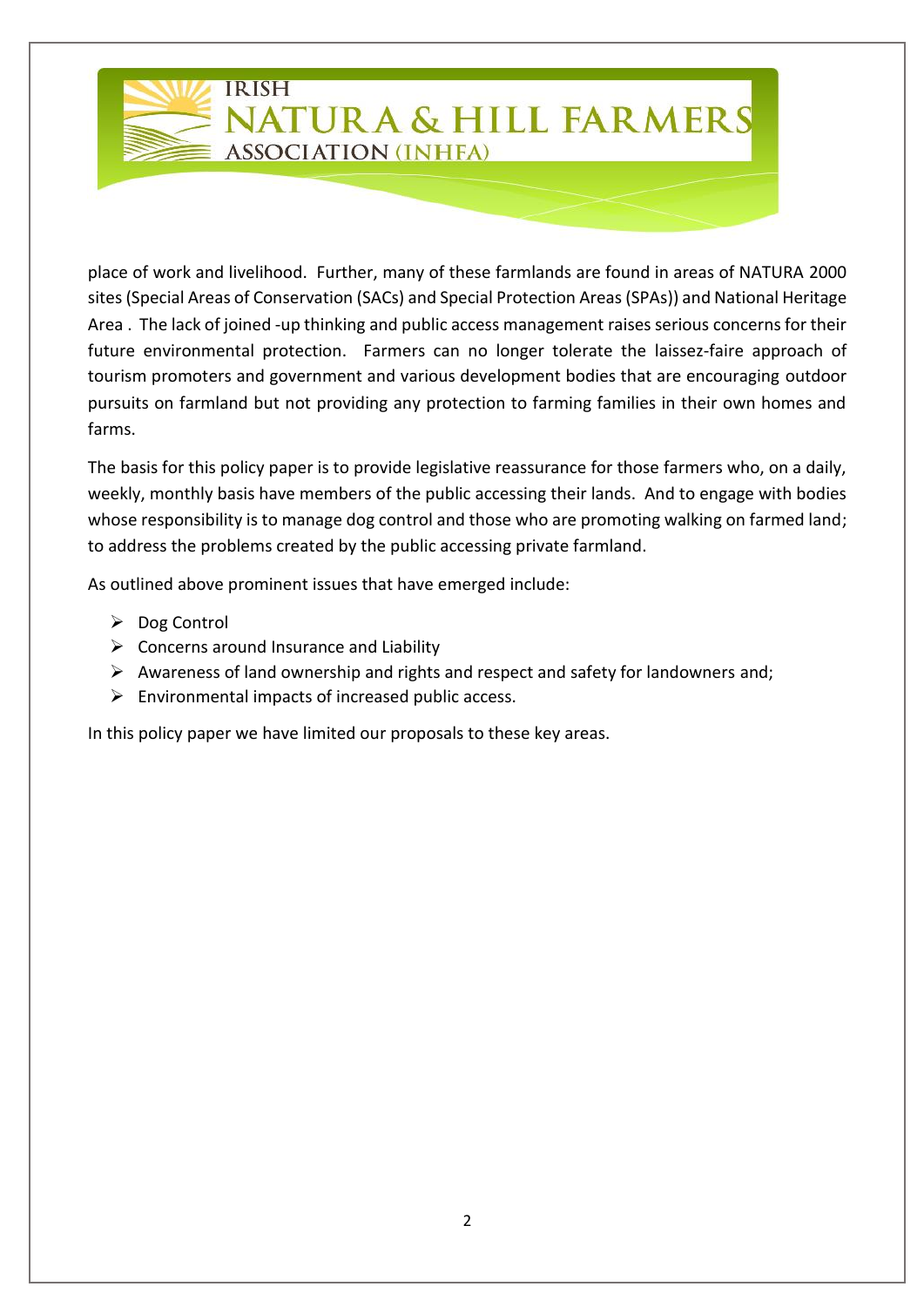

# **Dog Control**

Based on the survey and direct contact with farmers, dog control (or the lack of dogs being controlled) is a major issue. Commonly farmers are reporting from first-hand experience witnessing dogs that were supposed to be on leads roaming free and stressing sheep. Some of the replies that farmers reported in this INHFA survey included :

*"Some Walkers think they are entitled to let their dogs run without a lead in wide open spaces"*

*"Told to cop myself on that their dogs would not bother sheep despite sheep being in the immediate vicinity".*

An often reported comment: *"Told to mind my own F\*\*\*ing business"*

*"they definitely were not going to abide by requirement to not bring dogs. I back off because there was three of them and I was on my own"*

When we consider all options regarding this, we have concluded that the best option for both farmer and recreational users is a complete ban on all dogs by recreational users on our farms. On this basis we are recommending the following:

# *That the Oireachtas enacts legislation that forbids anyone involved in recreational activity from bringing dogs<sup>1</sup> onto our farmland. Such legislation will need to involve considerable fines for those caught doing this and should also be considered as a criminal offence.*

While we accept that some people may perceive this is as drastic it must be recognised that most recreational users are respectful and aware that you should not bring dogs onto other people's farmland. What this legislation will do is remove any ambiguity about access with dogs and challenge the minority who either do not understand or are unwilling to respect the landowners' property and livelihood rights. We need substantial engagement from national government and in particular local authorities on this matter as it is within their area of responsibility.

**.** 

 $1$  Guide, Assistance and Rescue Dogs are exempt from this proposal.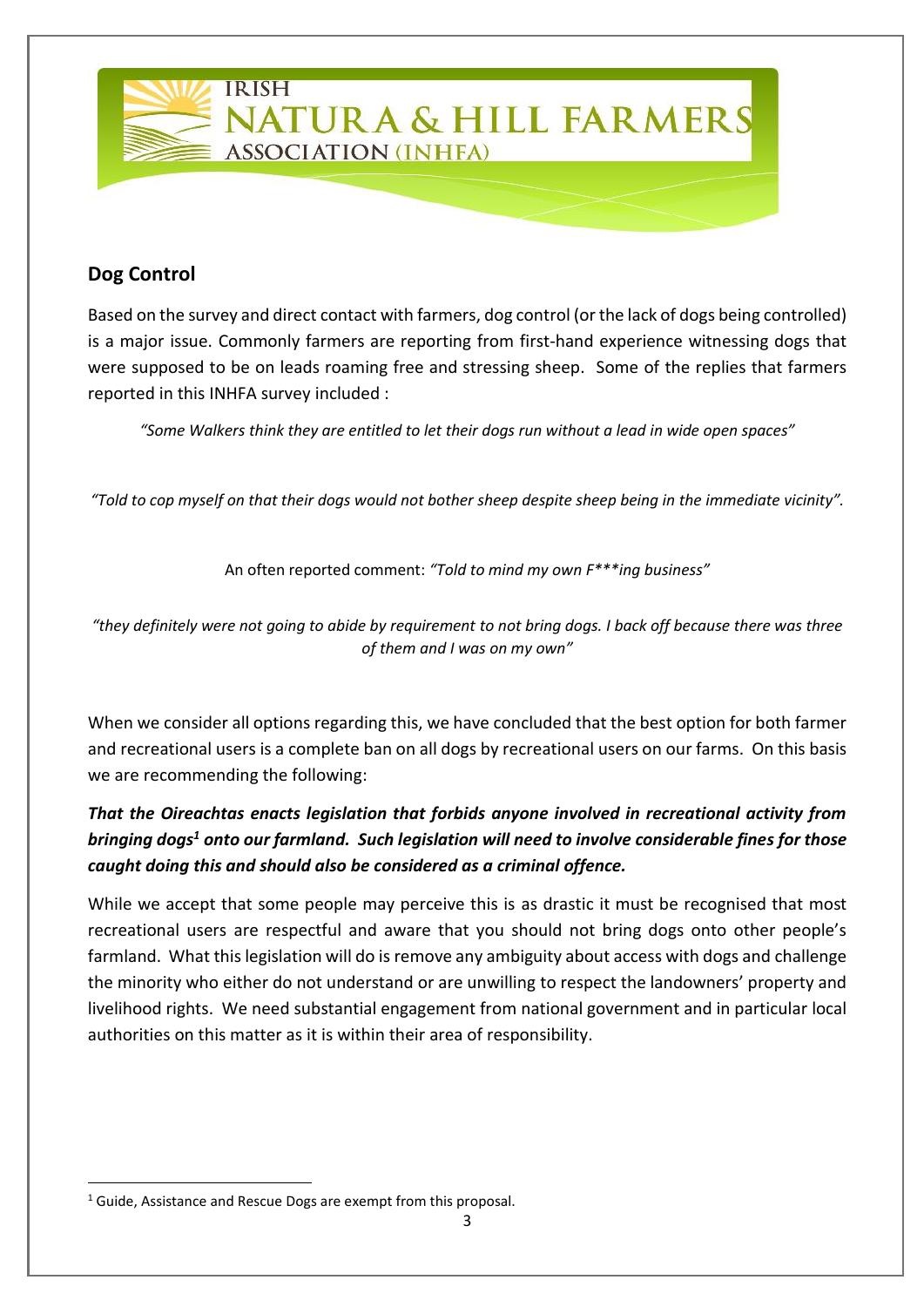

#### **Concerns of Insurance & Liability**

Another major issue with regard to public access and hill walking is the issue of insurance. There are two aspects to this

- $\triangleright$  Liability in relation to injury sustained by a recreational user
- $\triangleright$  Liability with regard to damages done on property by a recreational user

For many landowners the first point is probably their greatest concern. Farms are high risk environments due to the presence of large livestock, heavy machinery and working arrangements. The unregulated encouragement of public access is adding to the risk of farms as workplaces in a manner that would not be tolerated under health and safety requirements in other industries. These risks are brought into sharp relief by court cases where landowners were instructed to pay compensation to recreational users for injuries sustained on their property. A recent notable case involved the National Parks & Wildlife Service (NPWS). A Circuit Court awarded damages to a recreational user, the NPWS appealed to the High Court and the ruling was over-turned. As a State body the NPWS had the financial backing to go to the High Court safe in the knowledge that if they didn't win then the State would cover any legal costs. For landowners and farmers, they don't have that luxury which leaves them in a very vulnerable position.

On the second point, that of damage done by a recreational user, there are regular reports of fences being broken and stock being injured and, in some cases, we have seen wildfires caused by recreational users 'wild camping' that has undermined CAP payments to farmers. All of these are issues that come at a cost to landowners and farmers. On this basis, the INHFA are recommending the following:

*That the Oireachtas will compel through legislation that anyone involved in accessing for recreational purposes property that is not theirs, to have private and public liability insurance. The private insurance should cover accidental injury that they may incur including loss of earnings, medical cover and any cost associated with their rescue. The public liability should cover any injuries to property or otherwise their actions as a recreational user may cause.* 

*Alternatively, legislation could be enacted that would provide that any person accessing farmland do so at their own risk and automatically waives any right to claim against the property owner.*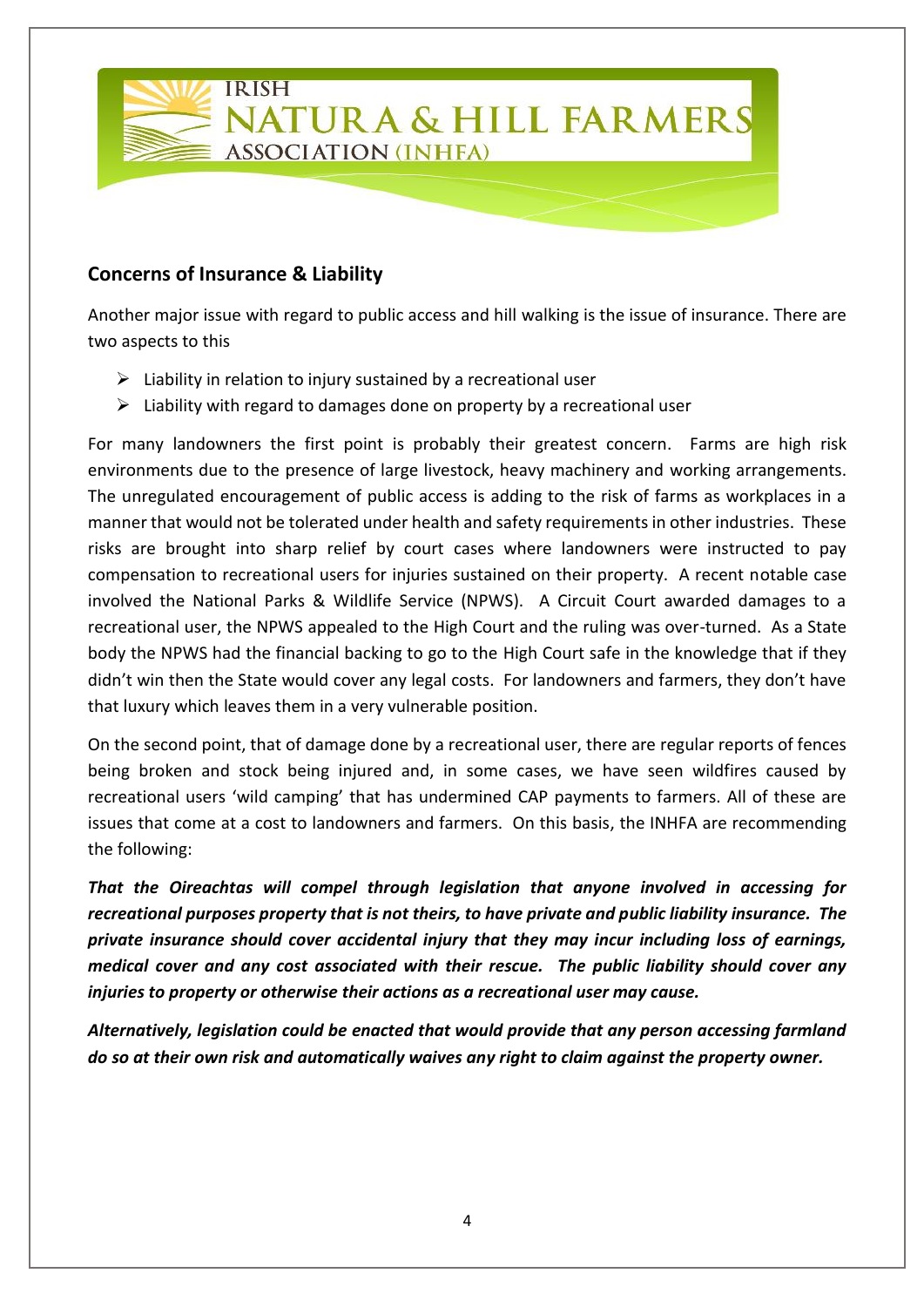**IRISH** 

**ASSOCIATION (INHFA)** 

#### **Awareness of land ownership and rights and respect and safety for landowners.**

NATURA & HILL FARMERS

There appears to be widespread ignorance and disregard for the ownership rights of farmers. Many recreational users appear to not understand that Commonage status means that land is held in private shared ownership and not in common public ownership. Farmed land is almost exclusively owned land, identical in ownership to a persons' home or back garden. Many farmers have reported in our survey that some recreational users assert they have the right to access the land in question without the permission of the landowner and do not comply with requests to alter behaviour or remove themselves from the farmers' land. This has been well illustrated in the recent INHFA survey on Public Access. Farmers reported:

*"They felt that entry was their right & that I was being unreasonable"*

*"A group that left gates opened and brought dogs off leads said they would do it again and take care of any locals that would try stop them"*

*"… tell me it's a free country and they are allowed to walk wherever and whenever they want as long as they're outside a fence. If you make any contact with them re dogs, parking, rubbish, climbing fences the walkers will become abusive about 80% of the time".*

Disappointedly we have noted that even local government organisations that are promoting walks often do not promote compliance with the Countryside Code/Leave No Trace Ireland Principles on their websites. Similar can be said of other organisations and tourism bodies promoting walking over farmers' lands. When an issue arises farmers are literally on their own, maybe on the side of a mountain or other remote location facing down individuals or groups on your own land, disregarding your rights and in more extreme cases threatening your very safety.

A range of quotes from INHFA Public Access Survey:

*"Young men on quads are a problem, they can be very challenging to say the least"*

*"...they definitely were not going to abide by requirement to not bring dogs. I back off because there was three of them and I was on my own"*

*"When you are on your own against a group of determined walkers it is a very lonely place"*

*"These people are generally in groups with cameras and video recorders while the farmer is alone trying to control dog, sheep and negotiate their unreasonable demands"*

There is a need for a public education programme to explain the rights of farmers and responsibilities of recreational users as well as acceptance from those that are promoting walking that there is a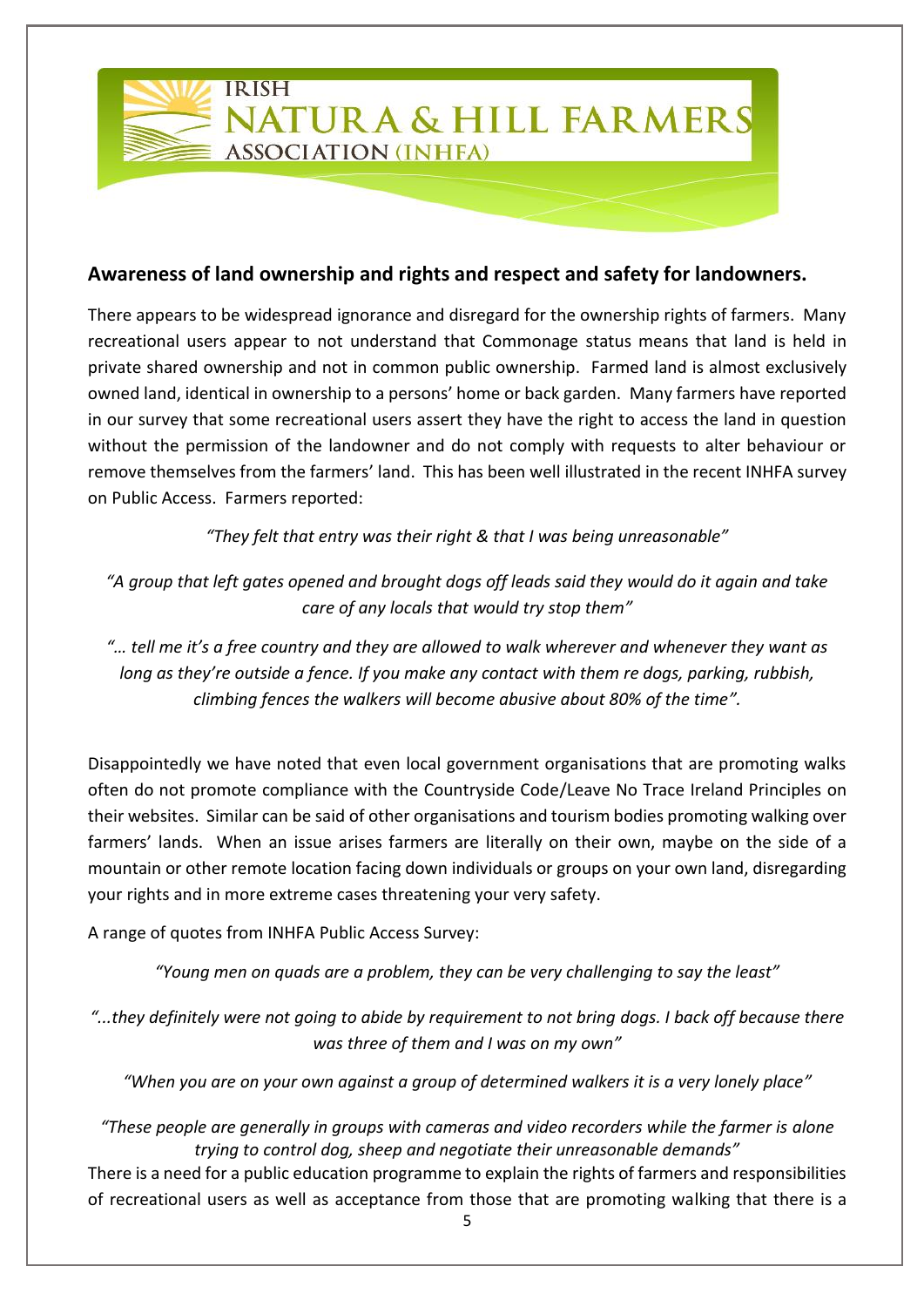# **IRISH**

# NATURA & HILL FARMERS **ASSOCIATION (INHFA)**

serious problem within public access that is leaving landowners vulnerable to abuse and harm. A farmers' land is their workplace. Farms are long recognised as being among the most dangerous workplaces due to the presence of families, livestock and heavy machinery and work arrangements. Many of our upland areas, including commonage areas are seeing a return of larger livestock which adds further concern to random recreational users who may not understand the risks involved and who may exacerbate the risk to the farmer by bringing dogs, leaving gates open, and or abusing farmers. Very few workplaces would tolerate such uncontrolled access and the additional burden of risk on a farm. Recreational users have to be made understand that any landowner has the right to refuse access to their lands and that such requests must be complied with. Failure to comply must have consequences. This issue can no longer be ignored; concerted collaborative work needs to be done to educate recreational users and protect landowners and their livelihoods. Local and regional authorities, development companies, tourism bodies and relevant government departments need to work with farmers to address these very real concerns.

An approach that could be taken would be to work with the national Walks Scheme whereby all public access walks are agreed in areas with support from the local Rural Recreation Officer. This would ensure a negotiated path that could also act as a focal point to educate recreational users and promote respectful relationships with land-owners. It may also enhance the rural development opportunities of providing support services (e.g. tourism) by creating 'honey-pot' hubs to manage activity.

## **Environmental impacts of increased public access.**

Farmland is a very important habitat in Ireland. Much of the land popular with recreational users coincides with land that has been designated as National Heritage Areas and NATURA 2000 sites (Special Areas of Conservation (SACs) and Special Protection Areas (SPAs). Farmers are restricted in how they can manage these areas due to the importance and vulnerability of these habitats. Yet no restrictions are placed on these areas in terms of access of recreational users. One farmer who replied to the INHFA survey on public access reported that there were over 1,000 walkers traversing an SAC on their land each month.

There is a need for a holistic discussion to take place between farmers, local and regional authorities, development companies, tourism bodies and relevant government departments about the appropriateness of walks being allowed in valuable, vulnerable landscapes and how to best manage this issue. Confining access to agreed Walk Scheme routes would also allow careful management of access and protect these vulnerable habitats.